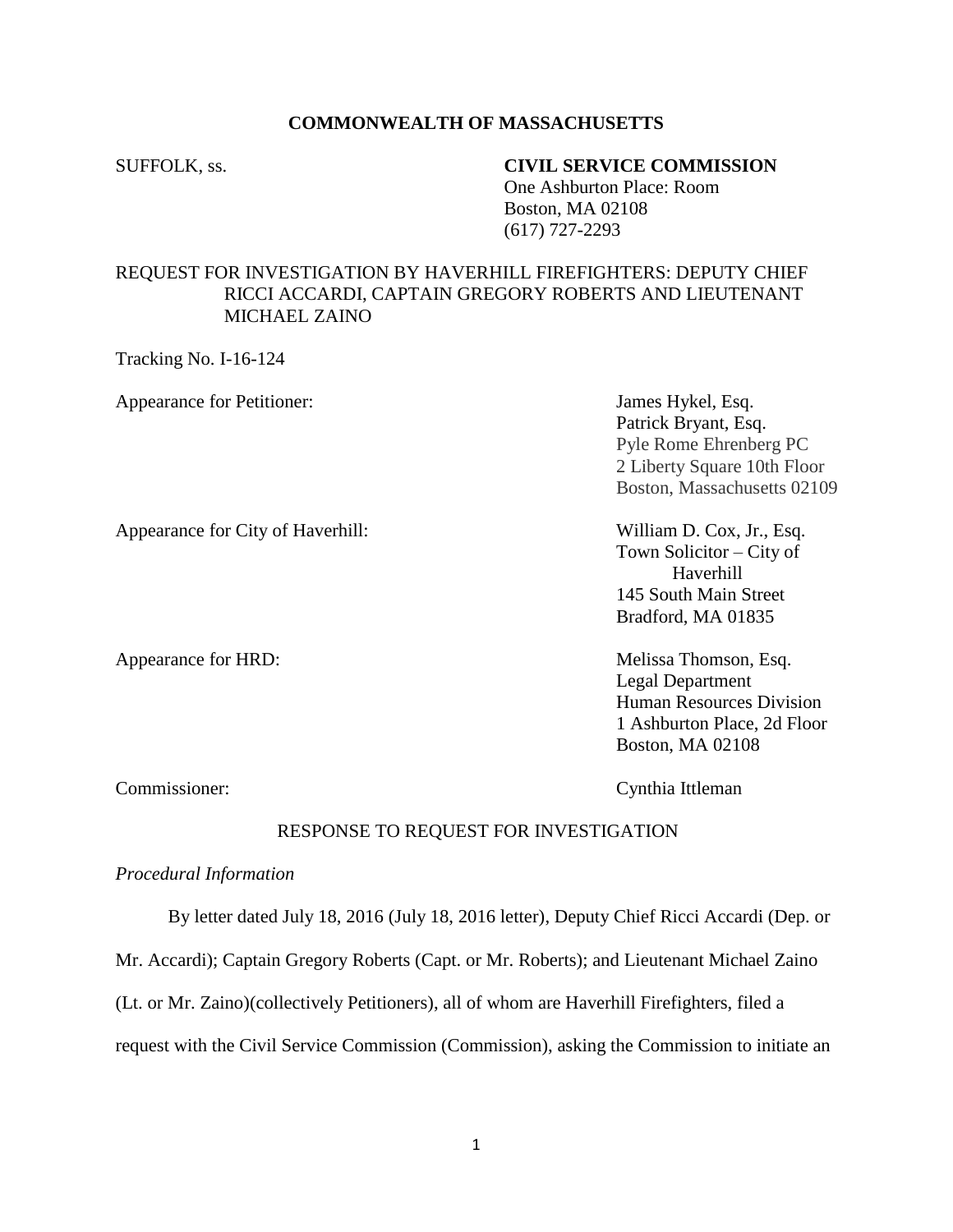investigation to determine whether Haverhill (Haverhill or Appointing Authority<sup>1</sup>) "followed appropriate procedures with the Human Resources Division (HRD) to promote [the Petitioners] and, if so, whether it was provisional, temporary, or permanent." Id. The Petitioners further asked the Commission to investigate the recent appointment/promotion of Chief Laliberty, particularly with regard to what actions, if any, were taken relating to his former position of Deputy Chief. (July 18, 2016 letter) I conducted a show cause conference on September 12, 2016 in Lowell at the Mercier Center of the Lowell Housing Authority. Counsel for the Petitioners attended the status conference, as did Dep. Chief Accardi, Capt. Roberts and Local Union President Timothy Carroll. Counsel for Haverhill attended the conference with Ms. Denise McLanahan (Ms. McLanahan), the Haverhill Human Resources Director. Counsel for HRD appeared by phone. At the show cause conference, the Petitioners advised that Lt. Zaino no longer seeks relief because his appointment to Lieutenant has been made permanent. HRD, the Petitioners and the Appointing Authority have produced the available documents requested. *Background*

Based on the statements made at the show cause conference, the documents submitted and the pertinent email messages of the Petitioners, the Appointing Authority and HRD, the following appears to be undisputed, unless otherwise noted:

- 1. The position of Fire Chief in Haverhill was exempted from civil service law, effective February 2, 2012. St. 2012, Chapter 16.<sup>2</sup>
- 2. For a period of time prior to the removal of the Fire Chief position from civil service in 2012, the position of Fire Chief was filled with "Acting Chiefs" for specific time periods because there was no eligible list with three (3) or more candidates on the list (short list).

 1 I take administrative notice that Haverhill's Appointing Authority is the Mayor.

<sup>&</sup>lt;sup>2</sup> This statute further provided that it will not "impair the civil service status of the person holding the position of fire chief" in Haverhill when the Special Act became effective.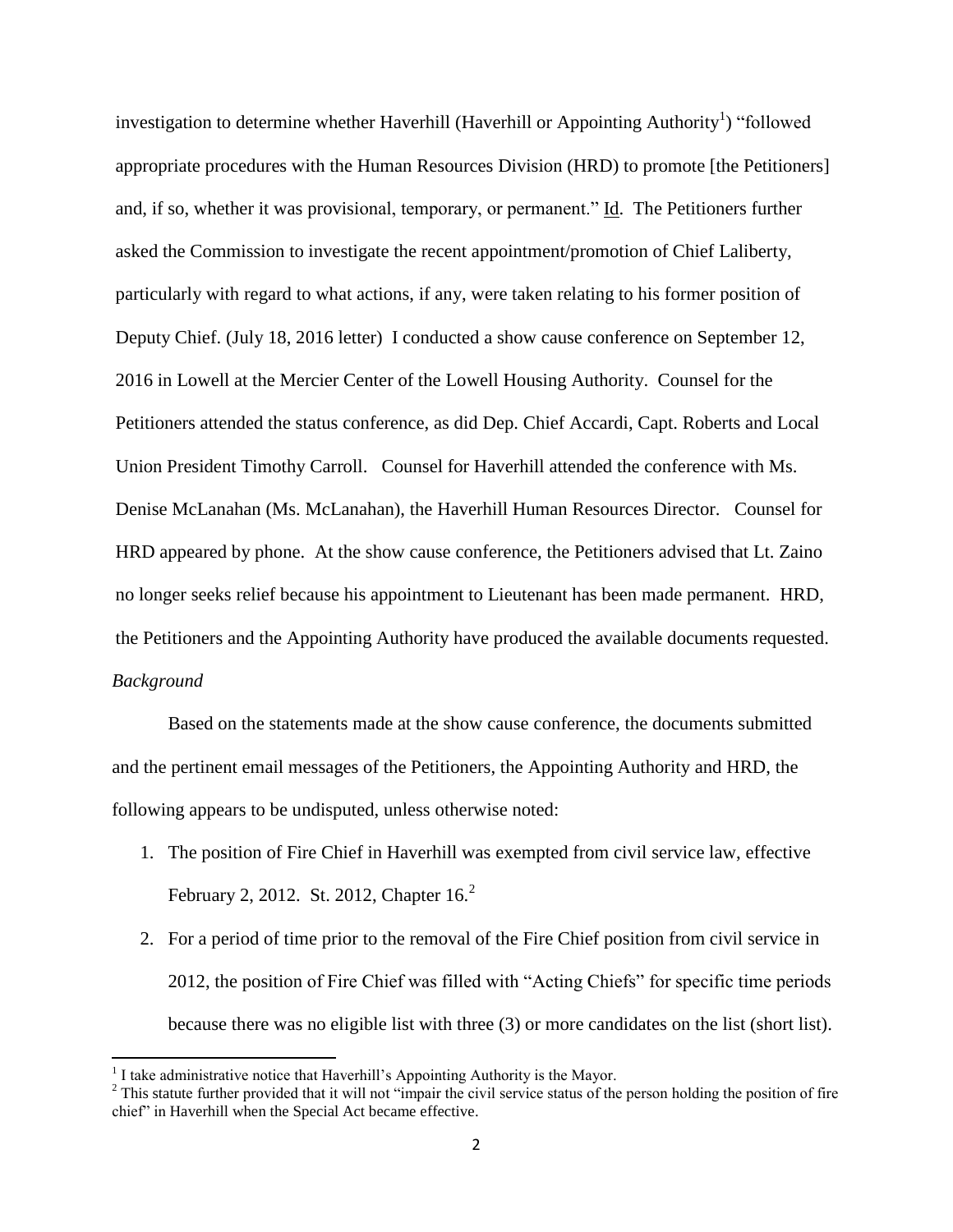- 3. On December 30, 2015, the Haverhill Human Resources Department posted the position of Fire Chief, a "3 year (sic) contract". This would be the first time after the enactment of St. 2012, Chapter 16 that a Haverhill Fire Chief exempt from civil service would be appointed.
- 4. By requisition #02696, the Appointing Authority asked HRD for an eligible list from the 2015 Deputy Fire Chief exam. On June 25, 2015, six (6) months prior to the Fire Chief posting, HRD issued to Haverhill an eligible list for one (1) "Permanent Full-Time" Deputy Fire Chief, listing three (3) candidates: Mr. Akstin (ranked first), Mr. Accardi (ranked second) and Mr. Robinson (ranked third). The eligible list would expire June 25, 2017. This eligible list provided, in part, "[i]f there is not an eligible list scheduled to be established and replace an existing eligible list, the Department's existing eligible list will be extended for a period of time, but will not exceed three years from the first day of the month the exam was held, in accordance with our revocation policy." (Id., provided by HRD)(emphasis added) A second version of this list was issued subsequently, listing Mr. Accardi first and Mr. Robinson second.
- 5. By requisition #03101, the Appointing Authority asked HRD for an eligible list from the 2016 Fire Captain exam for the position of "Permanent Full-Time" Fire Captain. The eligible list provided four (4) candidates: Mr. Stronach (ranked first), Mr. Fredette<sup>3</sup> (ranked second) and Mr. Hinds and Mr. Roberts (who were tied for third). This eligible list would expire April 10, 2018. Further, this eligible list provided, in part, "[i]f, on 4/10/18, there is not an eligible list scheduled to be established and replace an existing

 $\overline{a}$ 

 $3 \text{ In } 2016$ , Mr. Fredette filed a promotional bypass appeal for not having been promoted to Captain. However, the Union is reported to have filed a complaint against the Appointing Authority at the Mass. Labor Board over part of the promotion process, delaying at least the Captain promotion. The Union and the Appointing Authority subsequently reached an agreement about the promotion process and Mr. Fredette withdrew his appeal. (G2-16- 248)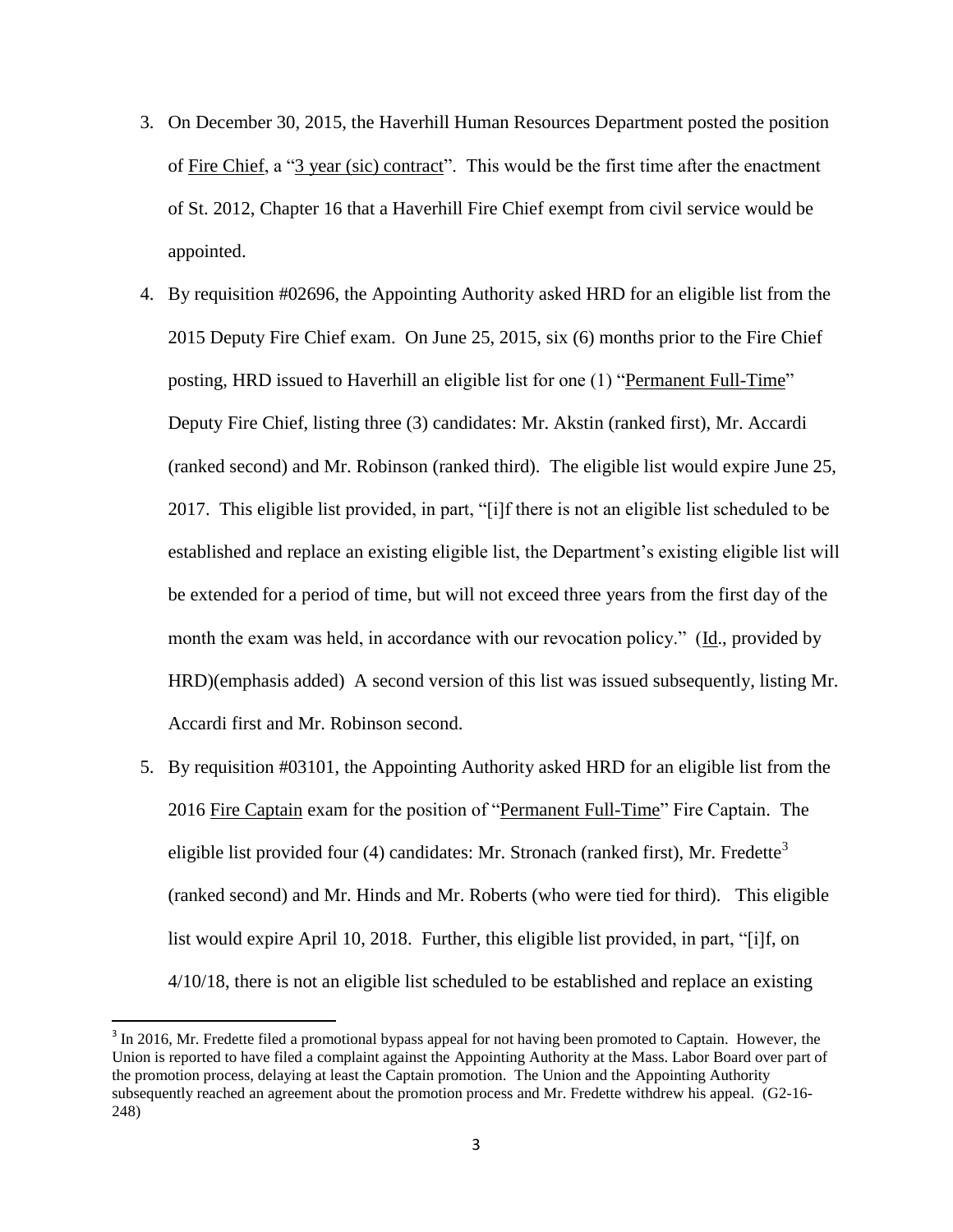eligible list, the Department's existing eligible list will be extended for a period of time, but will not exceed three years from the first day of the month the exam was held, in accordance with our revocation policy." (Id., provided by HRD)(emphasis added)

- 6. On June 29, 2016, while the 2015 eligible list for permanent full-time Deputy Fire Chief and the 2016 eligible list for permanent full-time Captain were still in effect, then-Fire Chief Parow posted General Order #2016015 indicating, in part, that effective July 3, 2016, then-Captain Accardi had been promoted to "Acting Deputy" and then-Lt. Roberts was promoted to "Acting Captain". Below the then-Fire Chief's signature on this General Order appeared the following: "\*Acting is synonymous with Temporary". (General Order #2016015 attached to Petitioners' and Union's July 18, 2016 letter to the Commission requesting an Investigation)
- 7. By letter dated July 1, 2016, citing G.L. c. 31, s. 37, Mr. Laliberty asked the Mayor for a one (1) year leave of absence ("at least") from his civil service position as Deputy Fire Chief "as I have accepted the position of Acting Fire Chief … which is not a civil service position. The contract period for the Acting Fire Chief is for a one-year period …." Id.
- 8. On or about July 3, 2016, the Appointing Authority completed a Notification of Employment Form for HRD indicating that on July 3, 2016 it promoted Mr. Accardi to the position of Deputy Fire Chief, checking the boxes on this Form to indicate that it was a fulltime but temporary job, "for duration of vacancy" with no end date provided as requested in the Form for temporary positions. (emphasis added)
- 9. On July 4, 2016, the Mayor submitted to HRD an Absence and Termination Notice/Form 56 for new Chief Laliberty, whose "Last Date of Paid Employment" as a civil service Deputy Chief was June 30, 2016, attaching Mr. Laliberty' s July 1 letter to the Mayor

4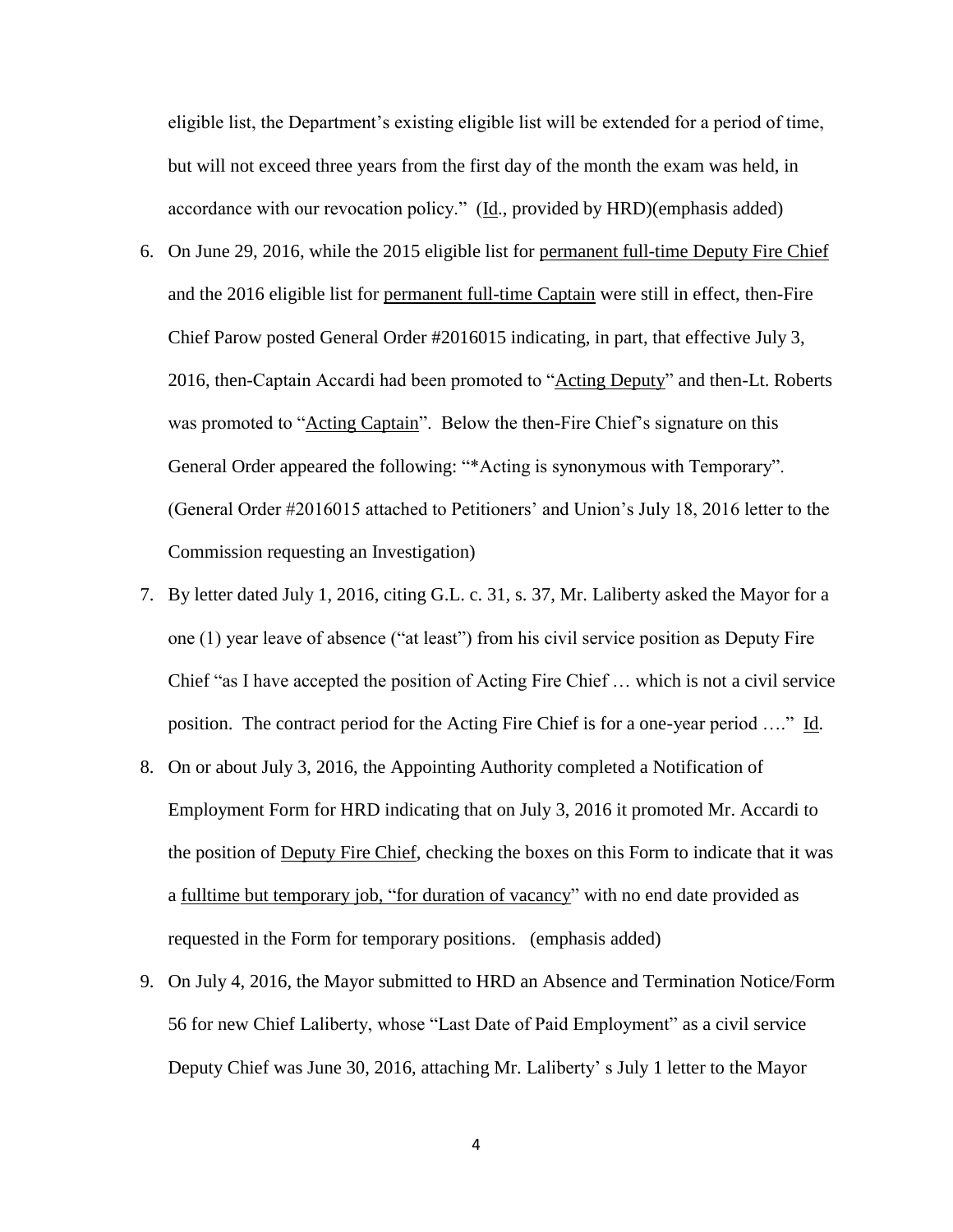requesting a leave of absence from his Deputy Fire Chief position. The Form 56 is stamped "approved" and signed by HRD personnel.<sup>4</sup>

10. On July 6, 2016, William Laliberty and Mayor James Fiorentini (Mayor or Appointing Authority) signed an "Employment Contract", appointing Mr. Laliberty "Acting Fire Chief" effective July 1, 2016. Section 8 of the Employment Contract, entitled "Duration of Agreement" provides,

> The ACTING FIRE CHIEF shall serve as an at will (sic) employee at the sole discretion of the Mayor for a period of one year from the effective date. In the event that the ACTING FIRE CHIEF is not reappointed, resigns, is unable to serve or is removed for any reason, he shall retain the right to return to his previous civil service rank as Deputy Fire Chief. (Employment Contract)(EMPHASIS in original)(emphasis added)

11. On September 12, 2016, I held a show cause conference in this case. At this conference, I

asked the parties to produce certain documents. I received the documents shortly

thereafter. (Administrative Notice)

12. A week after the conference, the Appointing Authority submitted the following

information by a September 19, 2016 email:

on September 14, 2016, while the 2016 eligible list for permanent full-time Captain was still in effect, the Appointing Authority submitted to HRD a Civil Service Requisition (Form 13) to promote one (1) member of the Department to Captain as a fulltime but temporary position, indicating that the position was "for duration of vacancy" and the date that employment for that position was to begin retroactively on July 3, 2016;

Certification 03101, to fill an unknown number of vacancies for permanent fulltime Fire Captains, printed from the HRD NEOGOV website on September 14, 2016, listing two (2) candidates: Mr. Fredette and, below him, Mr. Roberts; and indicating that the Appointing Authority had promoted two (2) Captains;

A Notice of Employment Form, dated September 14, 2016, indicating only that Mr. Roberts had been promoted to full-time temporary Captain retroactively to July 3, 2016;

 $\overline{\phantom{a}}$ <sup>4</sup> The HRD employee's name is illegible and there is no date indicating when HRD approved the Appellant's leave request.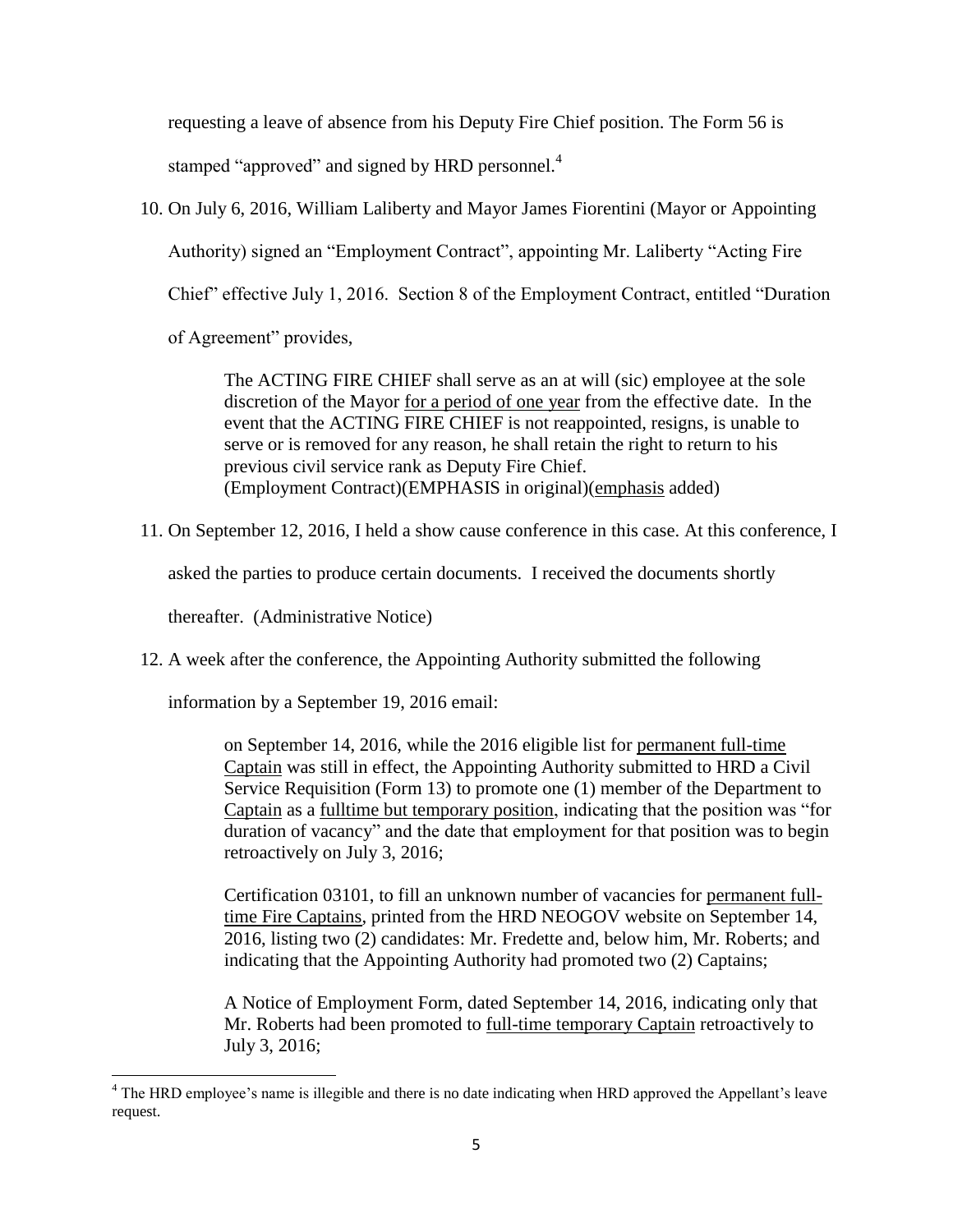the Appointing Authority submitted to HRD a Certification and Report Supplement Departmental Promotional List, dated September 14, 2016, listing Mr. Fredette and Mr. Roberts as the candidates willing to accept the (unnamed) position and indicating that Mr. Roberts had been promoted;

on September 14, 2016, while the 2015 eligible list for permanent full-time Deputy Fire Chief was still in effect, the Appointing Authority submitted to HRD a Civil Service Requisition (Form 13) for one (1) full-time temporary Deputy Fire Chief "for duration of vacancy" and the date that employment for that position was to begin retroactively on July 3, 2016;

Certification 02696 to fill one (1) vacancy for a permanent full-time Deputy Fire Chief, listing Mr. Accardi and, after him, Mr. Robinson, and indicating that one (1) of the candidates had been selected;

the Appointing Authority submitted to HRD a Notice of Employment form, dated September 14, 2016, indicating that Mr. Accardi had been selected as a full-time temporary Deputy Fire Chief retroactively to July 3, 2016; and

the Appointing Authority submitted to HRD a Certification and Report Supplement, Departmental Promotional List, dated September 14, 2016, for an unknown position but listing Mr. Accardi and Mr. Robinson (both Deputy Fire Chief candidates) as the persons who indicated their willingness to accept the position, and indicating that it had promoted Mr. Accardi.

13. The same September 19, 2016 email from the Appointing Authority stated, in part,

You should also be aware that further discussions with HRD following the September 12, 2016 [show cause conference], HRD has advised us that these appointments could have been made in either one of two ways. Those persons filling the temporary vacancies created by the Fire Chief's lawful leave of absence from his permanent rank of Deputy Fire Chief could have either been provisionally promoted to hold the position until such time as an eligible list with the required number of candidates for which the Appointing Authority must make an appointment to the positions exists, or, the positions can be filled by making a temporary appointment. Although the City initially choose (sic) to make a provisional<sup>5</sup> appointment to these positions, you should be further aware, that we are in the process of making the appointments to these positions as temporary appointments retroactive to the initial appointment date. The primary benefit of doing so is that those persons appointed will receive credit for time in grade (sic) provided they are appointed as a temporary, where a provisional appointment would not provide such a benefit….

Id.

<sup>&</sup>lt;sup>5</sup> I note that the Appointing Authority's July 3, 2016 promotions referred to the promoted Captain and Deputy Fire Chief as "acting" promotions, not provisional promotions.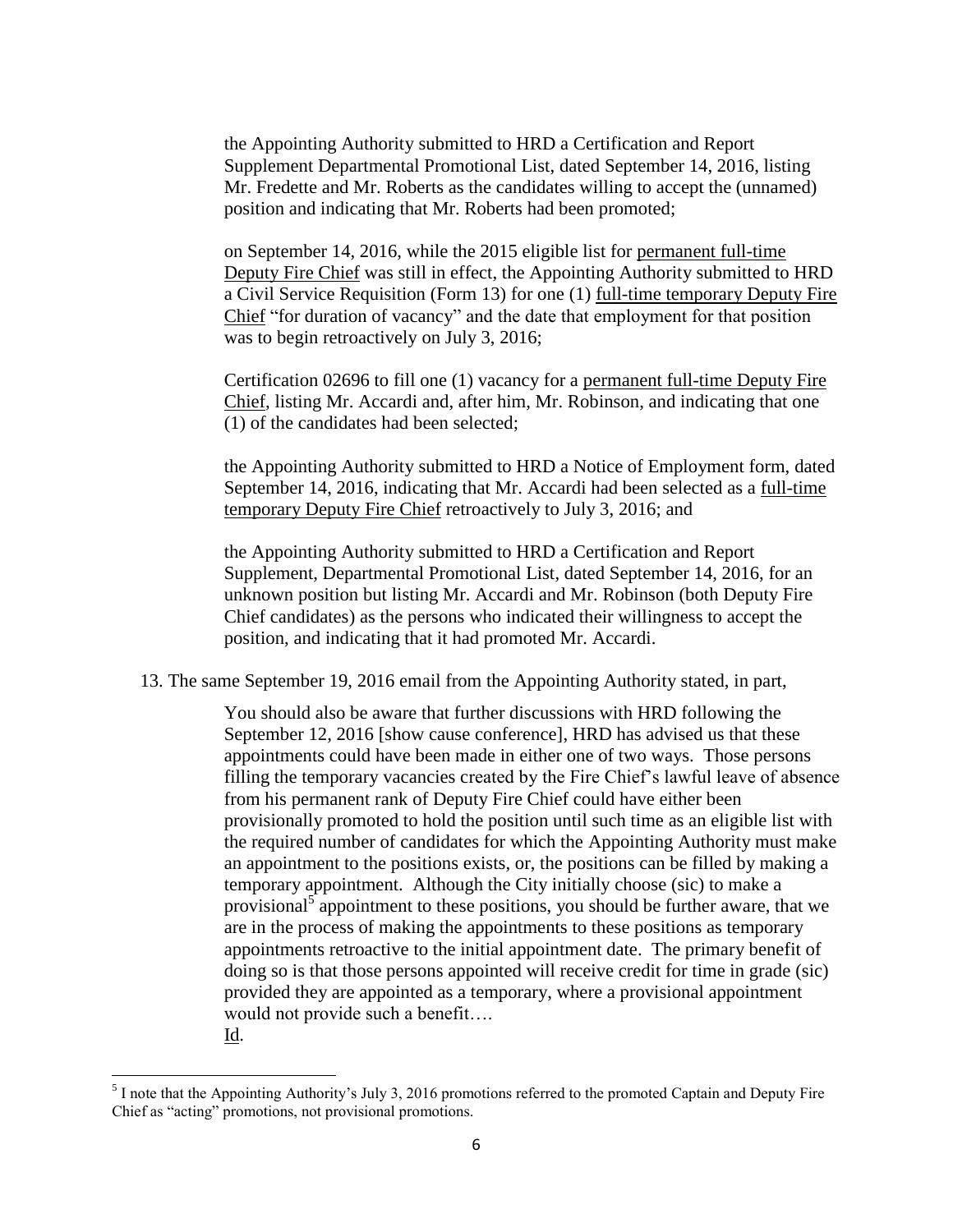14. On August 10, 2017, the Appointing Authority informed the Commission (copying the Petitioners) that Mr. Laliberty's appointment as Chief had been made permanent and his leave of absence has not been renewed.

#### *Applicable Law and Policies*

Pursuant to G.L. c. 31, s. 2, "In addition to its other powers and duties, the commission shall have the following powers and duties: (a) To conduct investigations at its discretion or upon the written request of the governor, the executive council, the general court or either of its branches, the administrator, an aggrieved person, or by ten persons registered to vote in the commonwealth." Id. Pursuant to Erickson v Civil Service Commission and Town of Rockland (Defendants) and Heaney (Intervener), SUCV2013-00639-D (Sup. Ct. 2014), the Commission has "broad discretionary authority" with regard to investigations. This discretion includes the discretion to decide whether or not to conduct an investigation as well as the parameters of any such investigation. Id. at 6 (*citing*, e.g., Whitehouse v Town of Wareham, 25 MCSR 438 (2012); Richards v. Dept. of Transitional Assistance, 24 MCSR 315 (2011); O'Neill v. City of Lowell, 21 MCSR 683 (2008, *aff'd sub nom* O'Neill v. Civil Service Comm'n, MICV2009-00391 (Sup. Ct. 2009)(*aff'd*, 78 Mass.App.Ct. 1127 (2011)(1:28 Decision).

With respect to promotions, G.L. c. 31, s. 7 provides, in part,

[e]ach promotional appointment within the official service shall be made pursuant to section eight or after certification from an eligible list established as a result of one of the following types of examinations: (a) a departmental promotional examination pursuant to section nine, (b) an alternate departmental promotional examination pursuant to section ten or (c) a competitive promotional examination pursuant to section eleven, provided that promotional appointments in such police and fire forces of cities and towns as are within the official service shall be made pursuant to section fifty-nine ...

… If no suitable list exists, or if the list contains the names of less than three persons who are eligible for and willing to accept employment, the appointing authority may request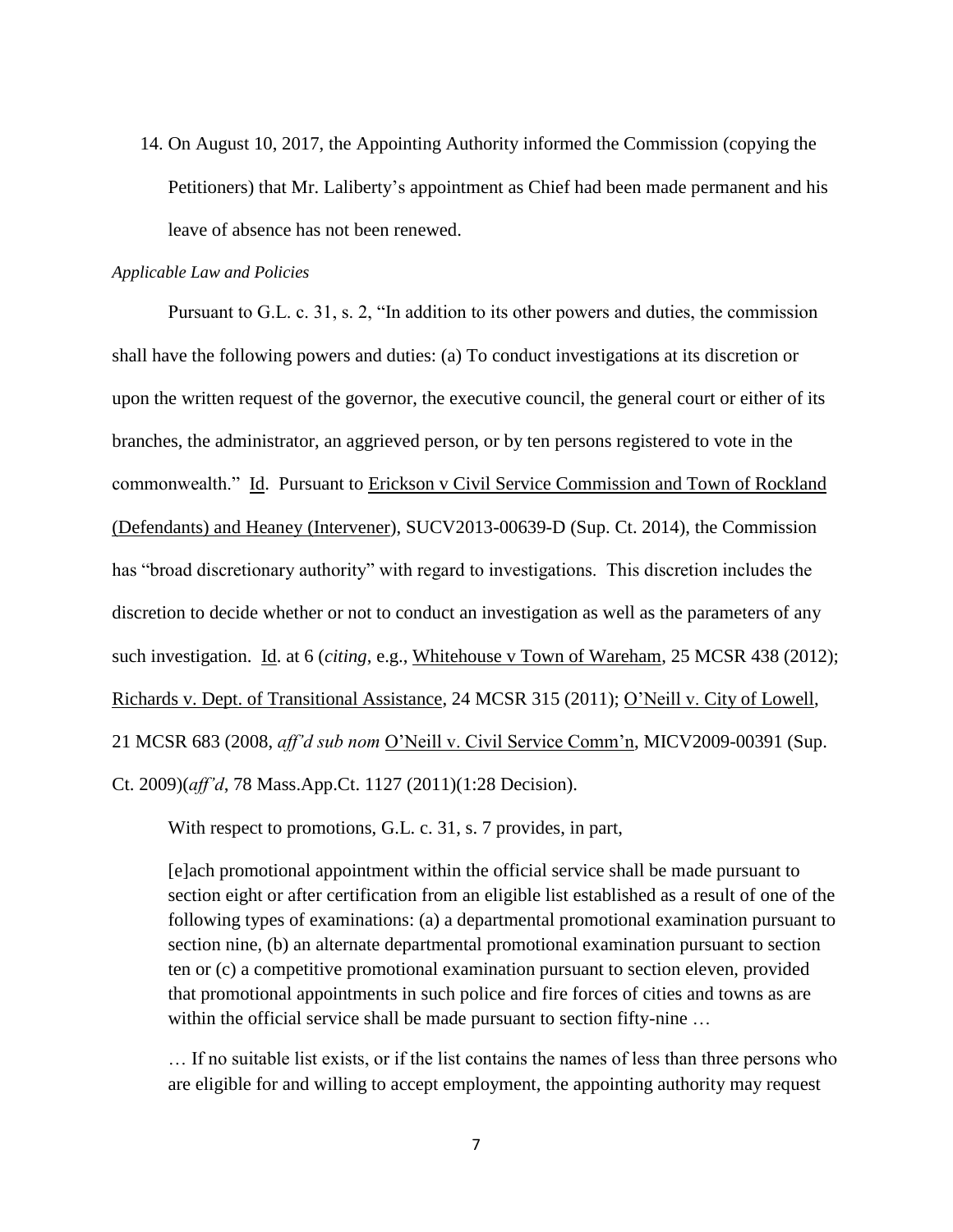authorization to make a provisional appointment pursuant to sections twelve, thirteen, and fourteen or a provisional promotion pursuant to section fifteen. …

An appointing authority may make a temporary promotional appointment to a temporary position or to fill a temporary vacancy in a permanent position. … Id.

There is no definition for "acting" appointments in G.L. c. 31, s. 1. Section 1 defines a "temporary employee" as, "a person who is employed in a civil service position, after a civil service appointment, for a specified period of time or for the duration of a temporary vacancy." Id. Under the Personnel Administration Rules (PAR), specifically, PAR. 11, "[t]emporary appointments may be made only after a requisition for temporary certification from the administrator. Time spent by an employee 'acting' in a position is not recognized unless such employee was temporarily appointed to the position …." Id.

Provisional promotions may be made " … only if there is no suitable eligible list, or if the list contains the names of less than three persons eligible for and willing to accept employment … No provisional promotion shall be continued after a certification by the administrator of the names of three persons eligible for and willing to accept promotion to such position. …

G.L. c. 31, s. 15.

The Certification Handbook for Departmental Public Safety Promotions Subject to Civil Service (Handbook) requires municipalities, as delegated authorities, to use and retain appropriate forms tracking the promotion process, which HRD may audit.

Section 37 of G.L. c. 31 affords permanent service employees the ability to request a leave of absence. It provides, in part,

An appointing authority may grant a permanent employee a leave of absence or an extension of a leave of absence; provided that any grant for a period longer than fourteen days shall be given only upon written request filed with the appointing authority by such person, or by another authorized to request such leave on his behalf, and shall be in writing. The written request shall include a detailed statement of the reason for the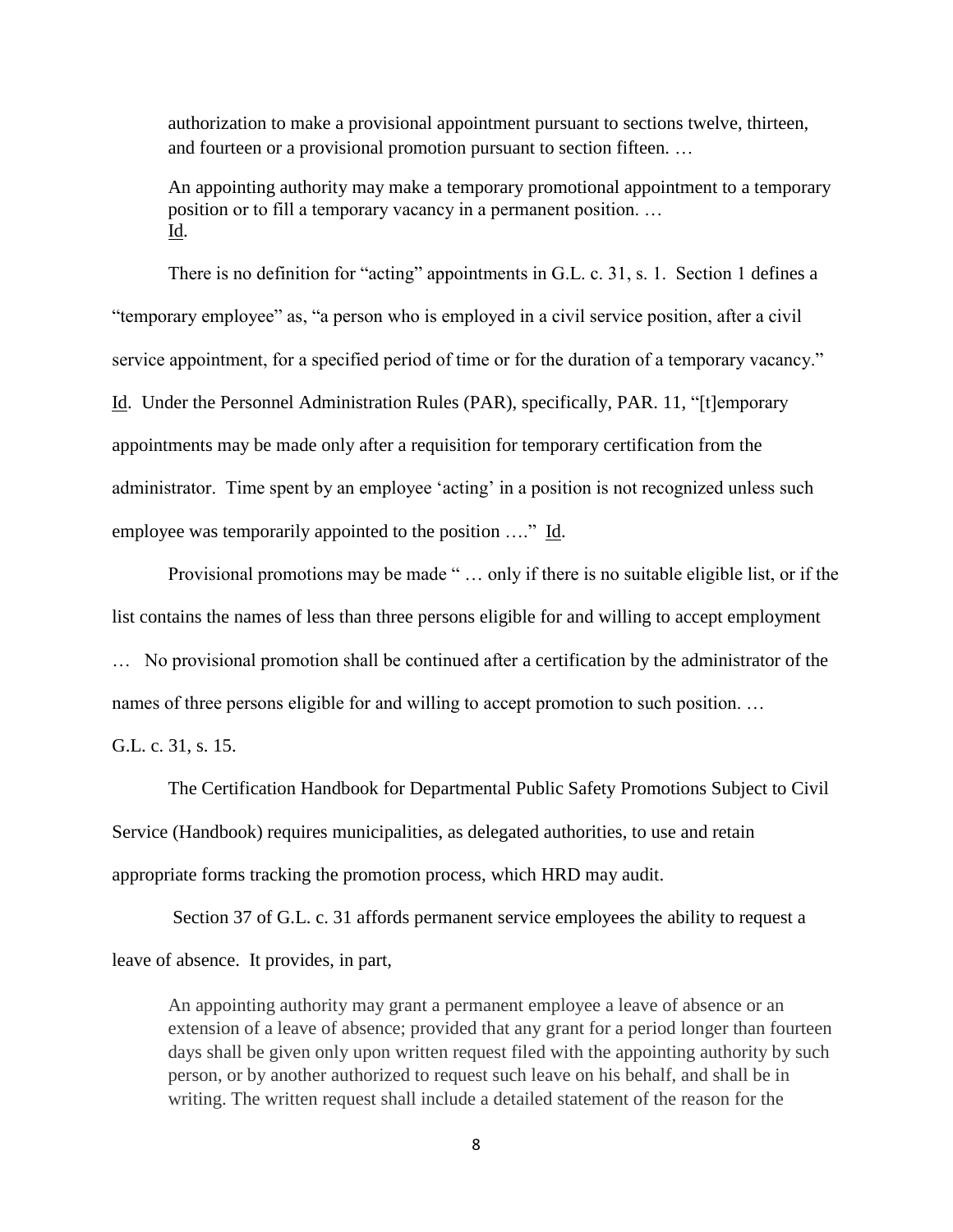requested leave and, if the absence is caused by illness, shall be accompanied by substantiating proof of such illness. A copy of the written grant shall be kept on file by the appointing authority, who shall, upon request, forward a copy thereof to the commission or administrator. No leave of absence for a period longer than three months, except one granted because of illness as evidenced by the certificate of a physician approved by the administrator, shall be granted pursuant to this paragraph without the prior approval of the administrator.

… Any person who has been granted a leave of absence or an extension thereof pursuant to this section shall be reinstated at the end of the period for which the leave was granted and may be reinstated earlier. …

Id.

### *Analysis*

The Appointing Authority promoted Mr. Roberts to "Acting" Captain and Mr. Accardi "Acting" Deputy Fire Chief, effective July 3, 2016, with a footnote stating that an "acting" position was "synonymous" with a temporary position. There are temporary positions in civil service but no "Acting" Fire Department civil service positions and, thus, "Acting" positions are not the same as temporary positions. PAR.11 requires that an appointing authority request a temporary certification from HRD. Provisional appointments/promotions may be made when there is no eligible list but such appointments/promotions must be rescinded within thirty (30) days of the establishment of an eligible list.

At the time that the Appointing Authority made the "Acting" appointments, there were open eligible lists for permanent full-time Captain and Deputy Fire Chief 2016 but there were only two (2) names on the lists, meaning that they were short lists. Further, prior to the show cause conference, there is no indication in the record that the Appointing Authority notified HRD of the "Acting" appointments, nor is there any indication in the record that the Appointing Authority asked HRD for lists for temporary appointments to Captain and Deputy Fire Chief.

However, after the show cause status conference on September 12, 2016, the Appointing Authority discussed its actions with HRD personnel, who said that the Appointing Authority

9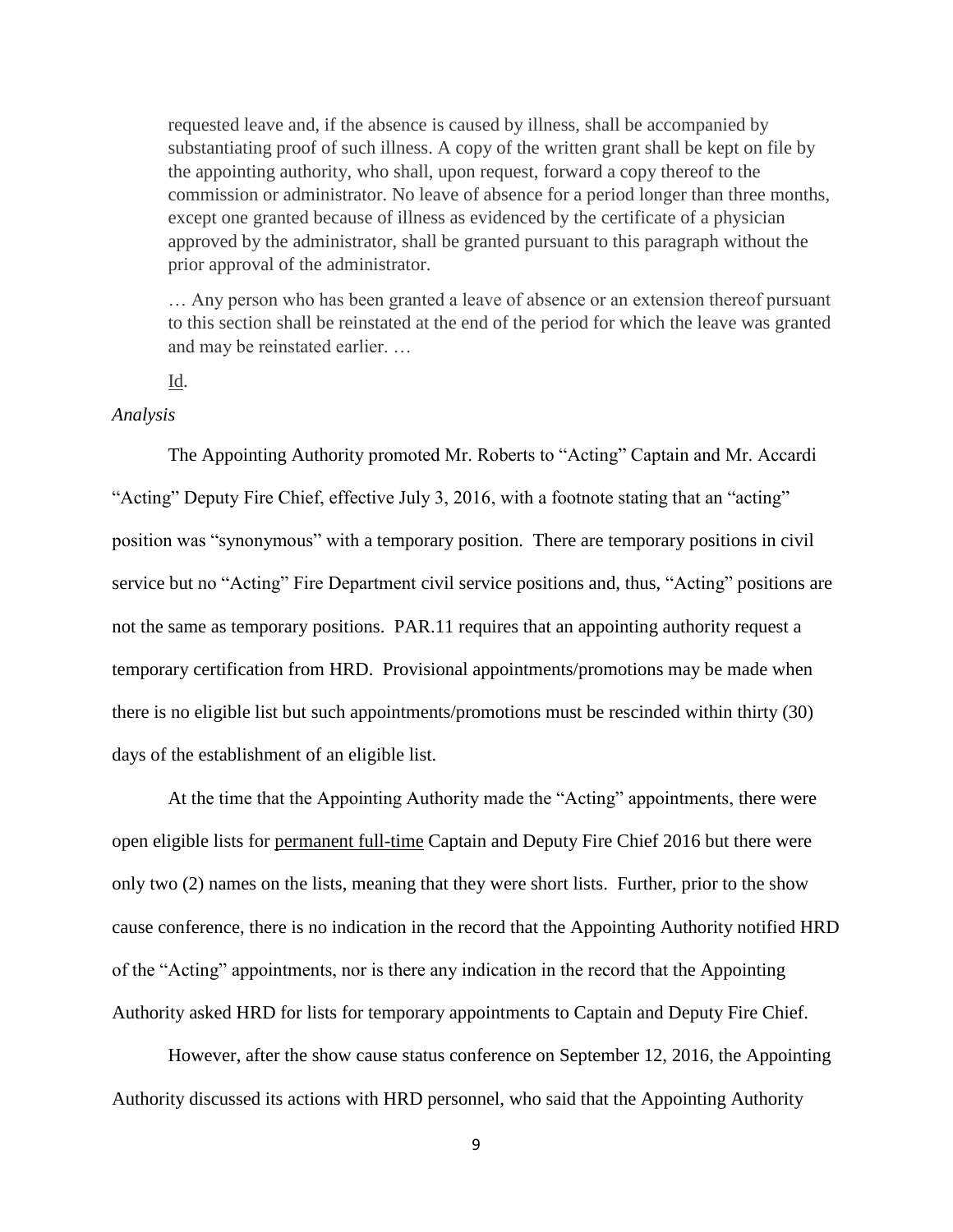could make the acting promotions temporary or provisional and the Appointing Authority submitted the appropriate forms to HRD, effective retroactively to July 3, 2016. As a result, if the Petitioners were aggrieved by the Appointing Authority's acting promotions initially, they were no longer aggrieved after the Appointing Authority provided the appropriate information to HRD. Since the Appointing Authority has addressed questions regarding the Captain and Deputy Chief promotions, and based on the information provided to the Commission, these matters do not warrant a decision by the Commission to conduct an investigation beyond the steps already taken here.

The Petitioners also argue that more needed to be done by HRD before approving Mr. Laliberty's one (1)-year leave of absence request when he was promoted from Deputy Chief to the newly non-civil service position of Chief for one (1) year because then-Captain Accardi had been promoted to acting Deputy Fire Chief and then-Lt. Roberts had been promoted to acting Captain. Section 37 of G.L. c. 31 does not indicate specific steps required of HRD in processing and approving leaves of absence. In addition, the Appointing Authority and Chief Laliberty disclosed to HRD the reason for the absence. Therefore, I find that no further action was required of HRD in this regard. The remaining question regarding section 37 is if Chief Laliberty were to be removed from his position as Chief within one (1) year, what would happen to the promotion of Mr. Accardi to acting Deputy Fire Chief directly and to the promotion of Mr. Roberts to acting Captain? Speculation regarding hypothetical events does not merit investigation.